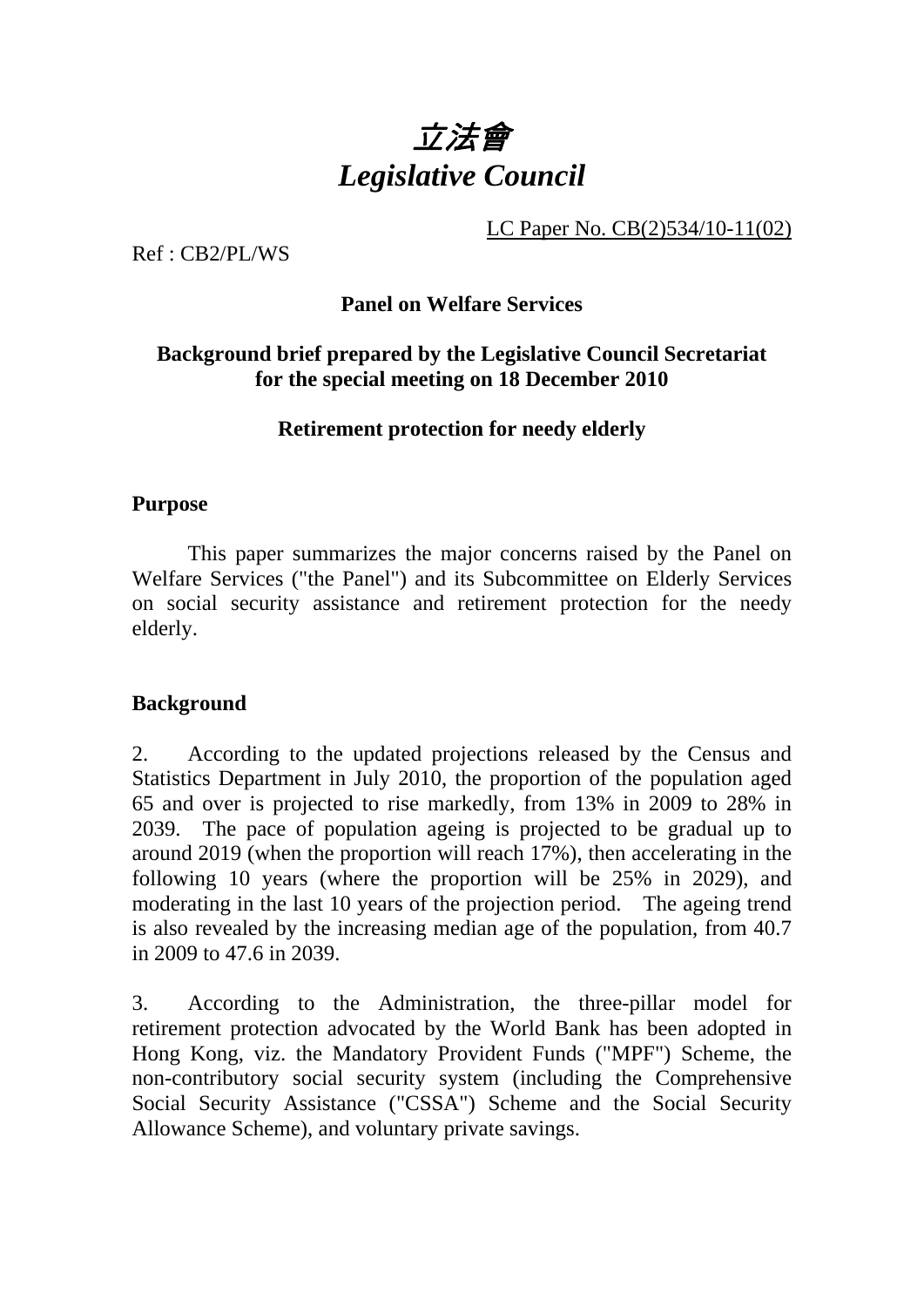## **Members' major deliberations and concerns**

4. The Panel had not discussed the proposal of introducing a universal retirement protection scheme per se. Members gave views on the proposal in the context of discussion on the social security assistance for the needy elderly. Members' major concerns are summarized in the ensuing paragraphs.

## Social security system

5. The Panel had all along been concerned about the financial assistance for the needy elders. Some members pointed out some needy elders were ineligible for applying for CSSA simply because of the requirement for elders to apply for CSSA on a household basis. Under this requirement, elders could not apply for CSSA on an individual basis if their family members declined to make the statement on non-provision of financial support or provide documents to prove that their income was unable to support their parents even though they were living together.

6. Some members considered that although the nature of Old Age Allowance ("OAA") was a token of respect to the senior citizens, this had in effect turned into a form of relief money for those poor elders who lacked family support or retirement protection and who, although being aware of CSSA, had not applied for various reasons. Members had time and again urged the Administration to increase the OAA rates to \$1,000 and relax the permissible limit of absence from Hong Kong to 360 days in a year. The latter would obviate the need for OAA recipients to return to Hong Kong to continue to receive the allowance. The OAA rates had since January 2009 been increased to \$1,000.

7. The Administration advised that the CSSA Scheme provided a safety net of last resort for those who could not support themselves financially. Elderly recipients received a higher standard payment covering their basic needs. In addition, they could also receive special grants and supplements for various items to meet their special needs arising from old age. The self-occupied property of an elderly or a family with an elderly member was also totally disregarded from the CSSA asset test.

8. On the absence limits for OAA, the Panel was briefed at the meeting on 8 November 2010 of the Administration's proposal to reduce the minimum residence requirement from 90 days to 60 days in a payment year. According to the Administration, elderly people could enjoy greater flexibility in taking up residence, travelling or visiting relatives in the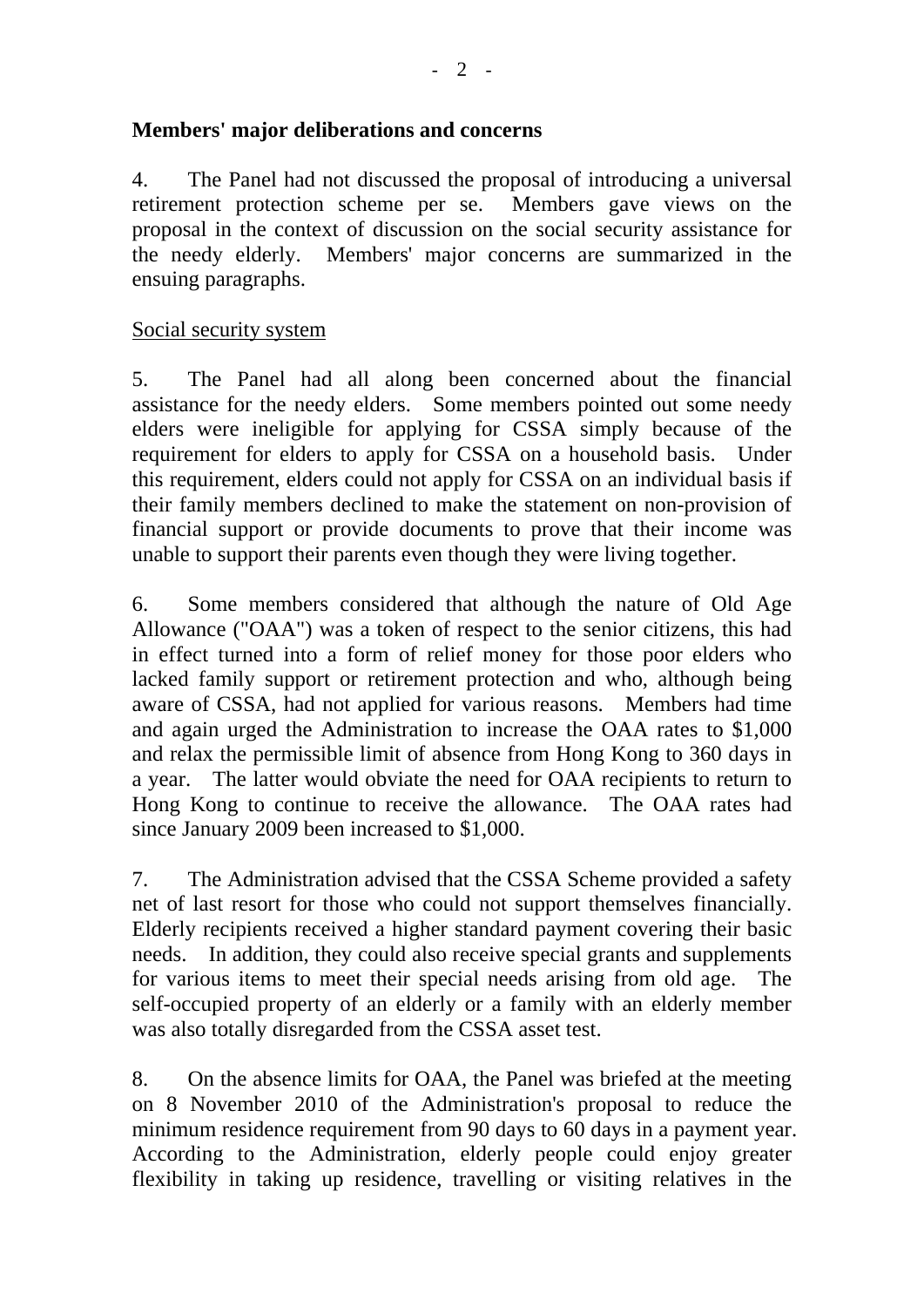Mainland under the new arrangement. The Administration would seek the approval of the Finance Committee in December 2010, with a view to implementing the new arrangement in February 2011.

## Introducing a maintenance allowance

9. In the 2010-2011 Policy Address, the Chief Executive also stated that as the relationship between Hong Kong and Guangdong grew closer and some senior citizens wanted to retire in Guangdong, he had asked the Secretary for Labour and Welfare to study further the feasibility of such arrangements.

10. When the Panel was briefed on the policy initiatives under the 2010-2011 Policy Address, members were advised that the Administration was aware of a proposal suggested in the community for the introduction of a maintenance allowance for elders who chose to retire on the Mainland. The Administration was open-minded on it and would embark on a feasibility study to examine in detail the merit of introducing such a proposal having regard to the legal, financial and technical issues involved. It was expected that the study would be completed in about one year's time.

11. Some members considered that as the community had already made clear the request for introducing a maintenance allowance for elders, they did not see the need for the Administration to carry out a study on the matter. In the absence of a universal retirement protection, they urged the Administration to roll out the implementation details as early as practicable.

## Setting up of an Old Age Pension scheme/universal retirement protection scheme

12. At the Panel meeting on 13 June 2005, most members and deputations urged the Administration to re-consider the establishment of a mandatory contributory pay-as-you-go Old Age Pension ("OPS") scheme to provide better retirement protection for all elderly in Hong Kong. At the meeting on 8 June 2006, most members and deputations urged the Administration to set up a universal retirement protection scheme. They pointed out that the MPF Scheme could not benefit the current cohort of older persons, and did not cover people not participating in the workforce, such as housewives. For those with low income, the benefits with MPF were limited even in the longer term.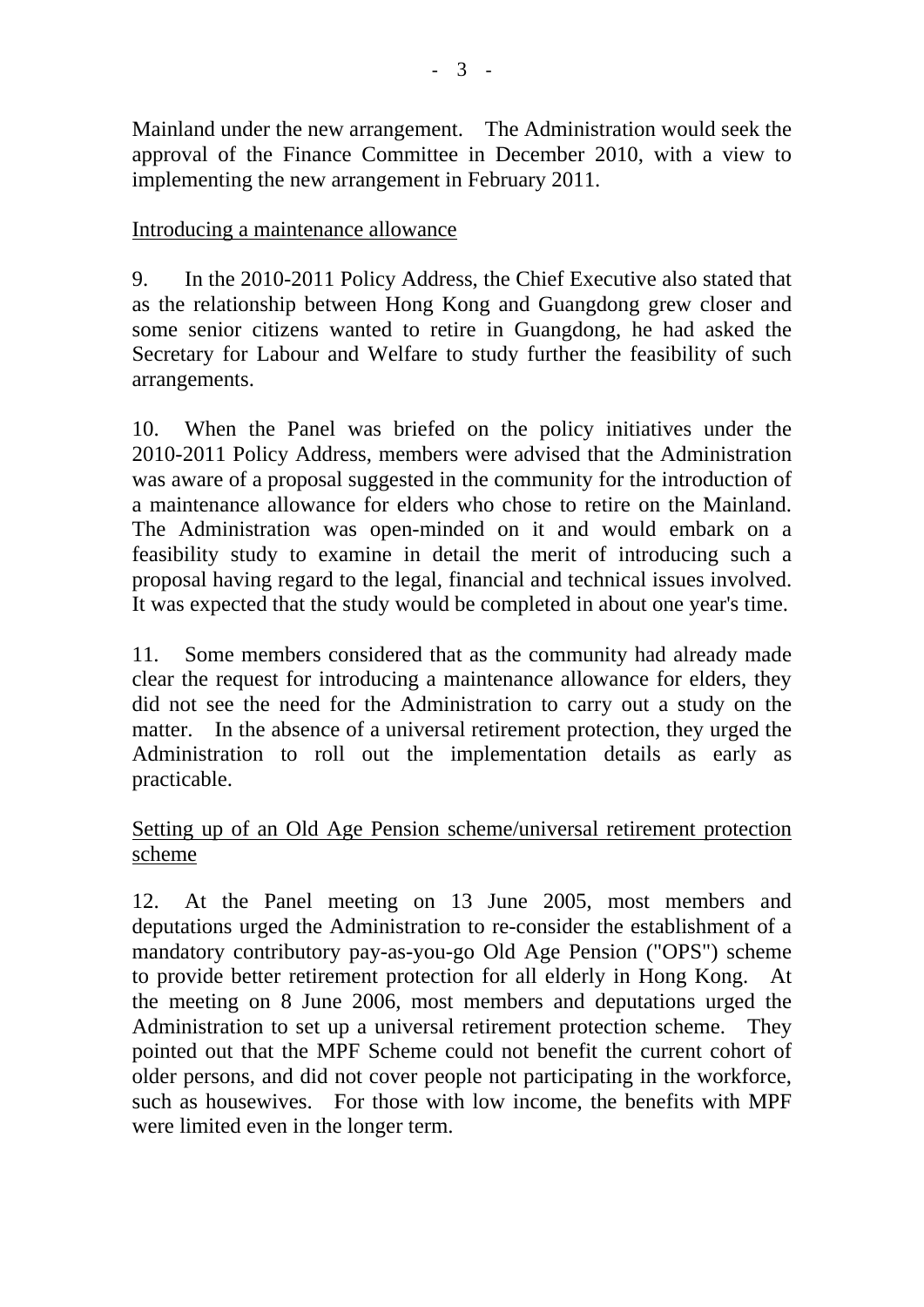13. The Administration considered that it was highly doubtful whether the public would support the implementation of a universal retirement protection scheme whereby half of an individual's personal savings under the MPF Scheme would be pooled and re-distributed to the current generation of elders regardless of the means of the elders. It was also questionable whether such a scheme could be sustained in the long run, as seen from some overseas experience, because of the ageing population, lower fertility rate and increasing life expectancy.

14. The Administration pointed out that during the discussion in the mid-1990s over the possibility of setting up an OPS scheme, while some members of the public gave support to the proposal, others considered it unfair because of a lack of relationship between benefits and contributions. Some also claimed that the OPS scheme would shift the burden of old age protection from individual/family to society. There was also concern that the OPS scheme did not target assistance at those in need, involving also a question of inter-generational equity. Against the aforesaid background and given that the MPF Scheme was intended to be one of the two mandatory pillars recommended by the World Bank, and had only been implemented for a short period of time, the Administration considered that the priority in the next few years should be placed on developing the second of the mandatory pillars, i.e. a sustainable safety net for needy elders. The Administration further pointed out that although the World Bank's three-pillar model was used as a framework for providing financial protection to elders in Hong Kong, it would continue to adopt an open mind on any viable options which could be sustainable in the long run.

15. The motion on setting up a universal retirement scheme was negatived at the Council meeting on 26 April 2006. Some members took the view that the motion should have been carried if it was a Government's motion as a majority of Members had voted in favour of it. The motion was negatived simply because Members returned from the functional constituencies had voted against it. These members were of the view that it was incumbent upon the Administration to pursue the setting up of a universal retirement protection scheme for all elderly, and it was unreasonable for the Administration to insist on a consensus before implementation.

16. Some other members advised that they supported conducting studies to find out ways to provide better retirement protection to all older persons, but would not support the proposal of scrapping the MPF Scheme, which, despite its deficiencies, had been in place for quite some time and could serve its purpose to a certain extent.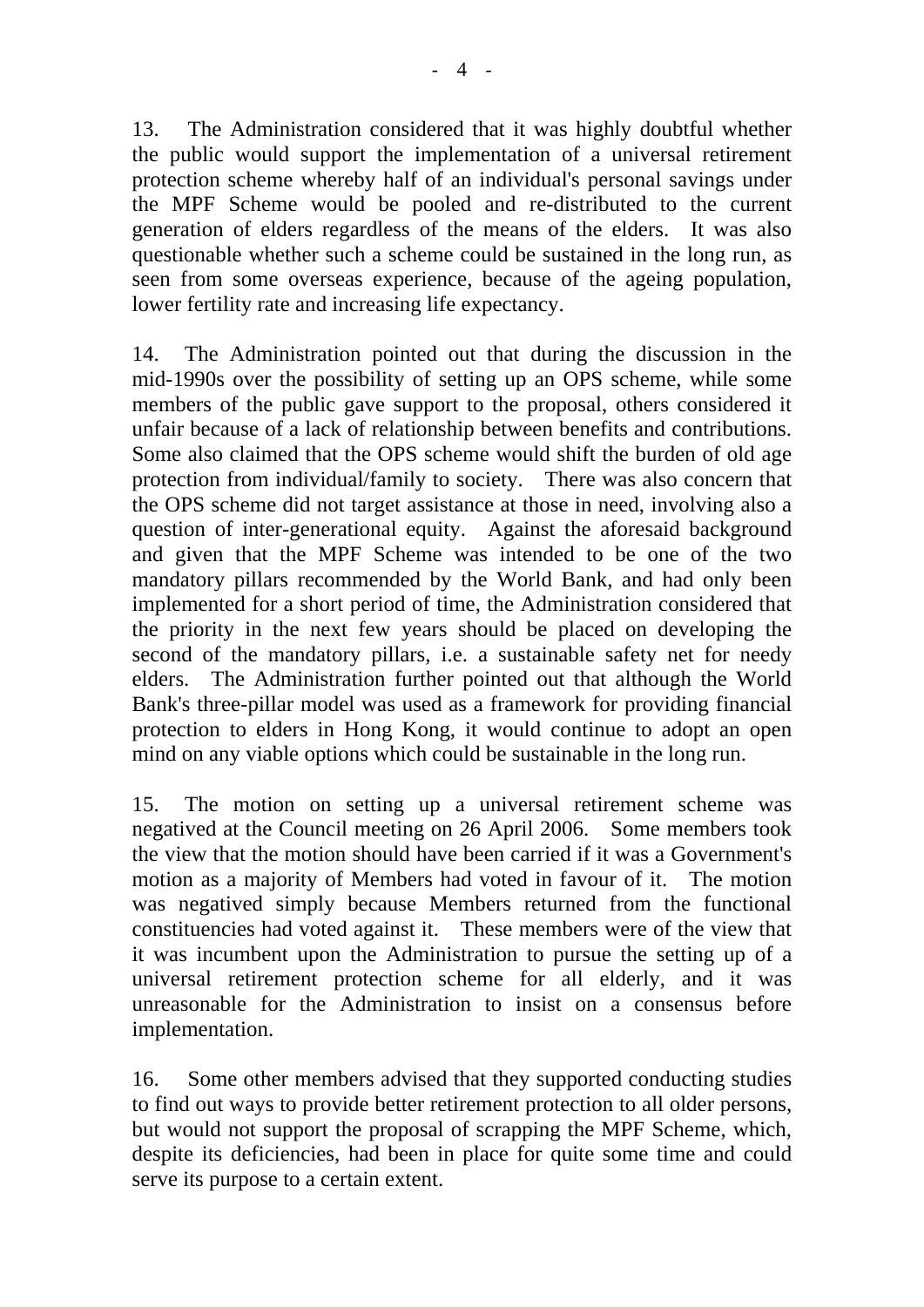17. A motion urging the Administration to, among other things, immediately implement a sustainable universal retirement protection scheme to enable all older persons to get immediate basic financial security was passed at the Panel meeting on 8 June 2006.

18. The Administration was requested to revert to the Panel on how it would provide better retirement protection to the current and future generations of older persons. The Administration advised that in light of the ageing population, it was aware of the need to look into various issues concerning the elderly. The profiles of the future elderly might also change with higher education and changing family pattern. As some of the issues involved considerations of not only welfare policies, such as retirement protection and the right balance between private and public contribution, a co-ordinated response was called for. To assess the financial sustainability of the three pillars of retirement protection, an Expert Panel on Financial Security in Old Age ("Expert Panel") had been formed in July 2004 by the Central Policy Unit ("CPU") to develop a research agenda on financial security in old age. Some research topics such as studies to look into the financial disposition of the current and future generations of the elderly and their retirement plans have been developed. The Expert Panel was expected to come up with initial findings in early 2006. The Government would consider the findings of the study in deciding the future course of action.

19. In response to concerns raised by members on various occasions regarding the progress of the CPU's study, the Administration advised that two studies on "Household Survey on the Financial Disposition and Retirement Planning of Current and Future Generations of Older Persons" and "Sustainability of the Three Pillars of Retirement Protection in Hong Kong" had been conducted as part of the research plan formulated by the Expert Panel appointed by CPU. CPU received the preliminary findings of the first study and the second study in 2007 and 2008 respectively. The Expert Panel would deliberate on the findings of the two studies, and submit a report to the Head of CPU, who would submit his considered views to the Chief Executive in due course.

20. To provide genuine assistance for the elderly in need, members strongly urged the Administration to study the feasibility of introducing a universal retirement protection scheme without further delay. They also urged the Administration to come up with a concrete timetable for publishing the findings of CPU's study on the financial sustainability of the existing three pillars of retirement protection.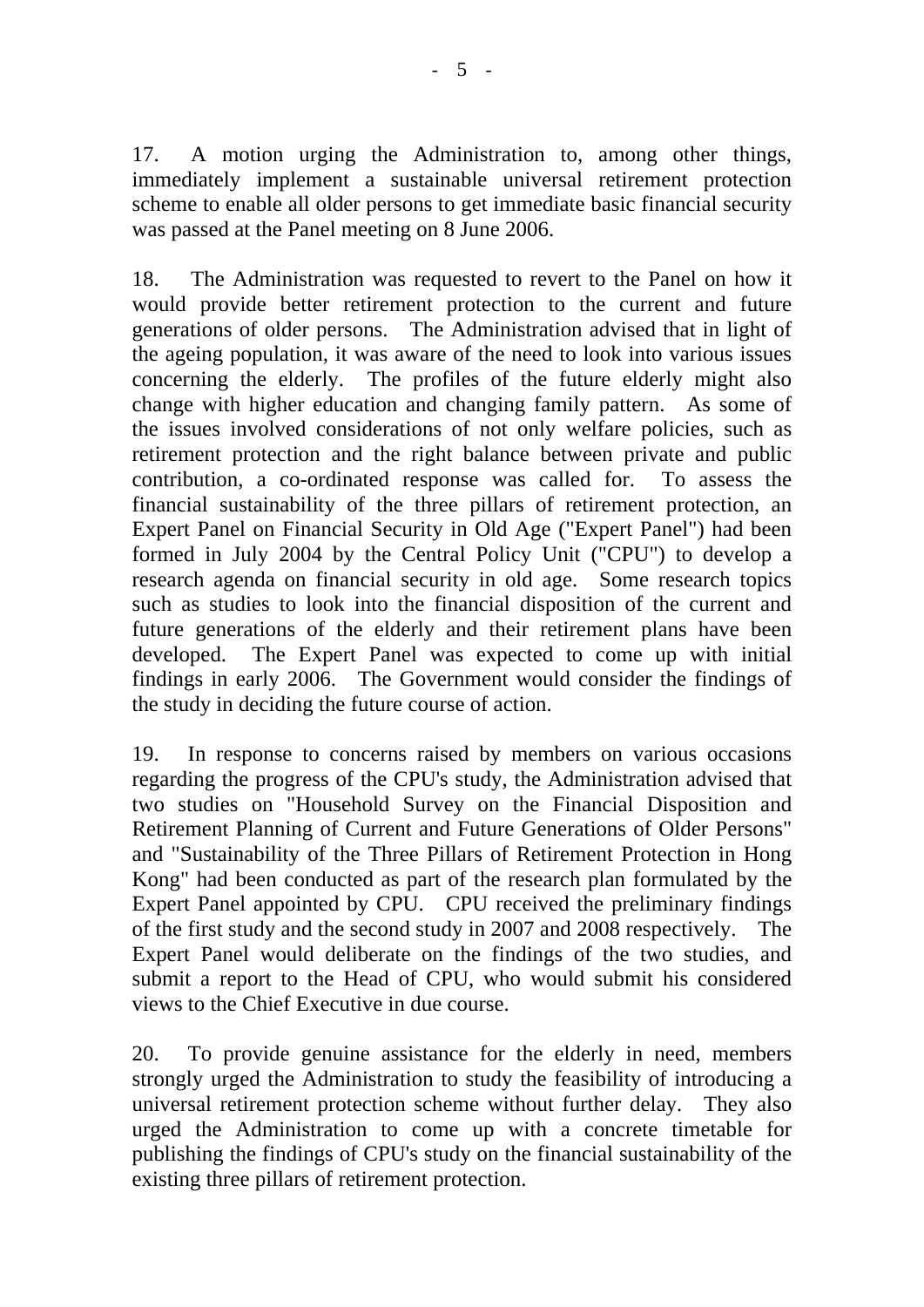## **Relevant papers**

21. A list of relevant papers and documents is in the **Appendix** for members' reference. The papers and documents are available on the LegCo website at http://www.legco.gov.hk/.

Council Business Division 2 Legislative Council Secretariat 10 December 2010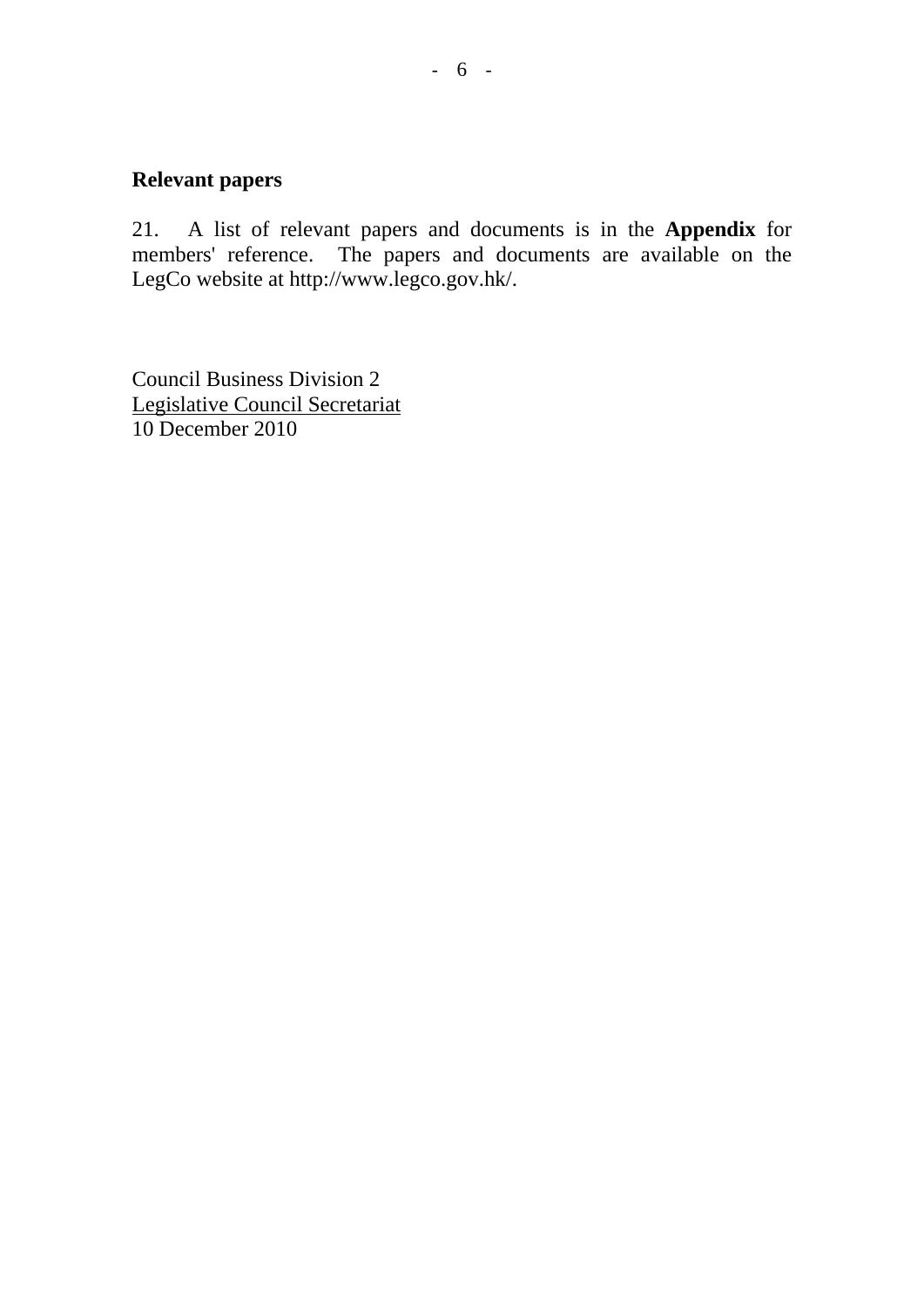## **Appendix**

# **Relevant Papers/Documents**

| <b>Meeting</b>                      | <b>Meeting Date</b> | <b>Papers</b>                                                                                                                                        |
|-------------------------------------|---------------------|------------------------------------------------------------------------------------------------------------------------------------------------------|
| Panel on Welfare<br><b>Services</b> | 13 June 2005        | Administration's paper<br>LC Paper No. CB(2)1828/04-05(03)<br>http://www.legco.gov.hk/yr04-05/en<br>glish/panels/ws/papers/ws0613cb2-1<br>828-3e.pdf |
|                                     |                     | Minutes of meeting<br>LC Paper No. CB(2)2203/04-05<br>http://www.legco.gov.hk/yr04-05/en<br>glish/panels/ws/minutes/ws050613.p<br>df                 |
|                                     | 8 June 2006         | Administration's paper<br>LC Paper No. CB(2)2248/05-06(01)<br>http://www.legco.gov.hk/yr05-06/en<br>glish/panels/ws/papers/ws0608cb2-2<br>248-1e.pdf |
|                                     |                     | Minutes of meeting<br>LC Paper No. CB(2)3014/05-06<br>http://www.legco.gov.hk/yr05-06/en<br>glish/panels/ws/minutes/ws060608.p<br>df                 |
|                                     | 20 October 2010     | Administration's paper<br>LC Paper No. CB(2)23/10-11(01)<br>http://www.legco.gov.hk/yr10-11/en<br>glish/panels/ws/papers/ws1020cb2-2<br>$3-1$ -e.pdf |